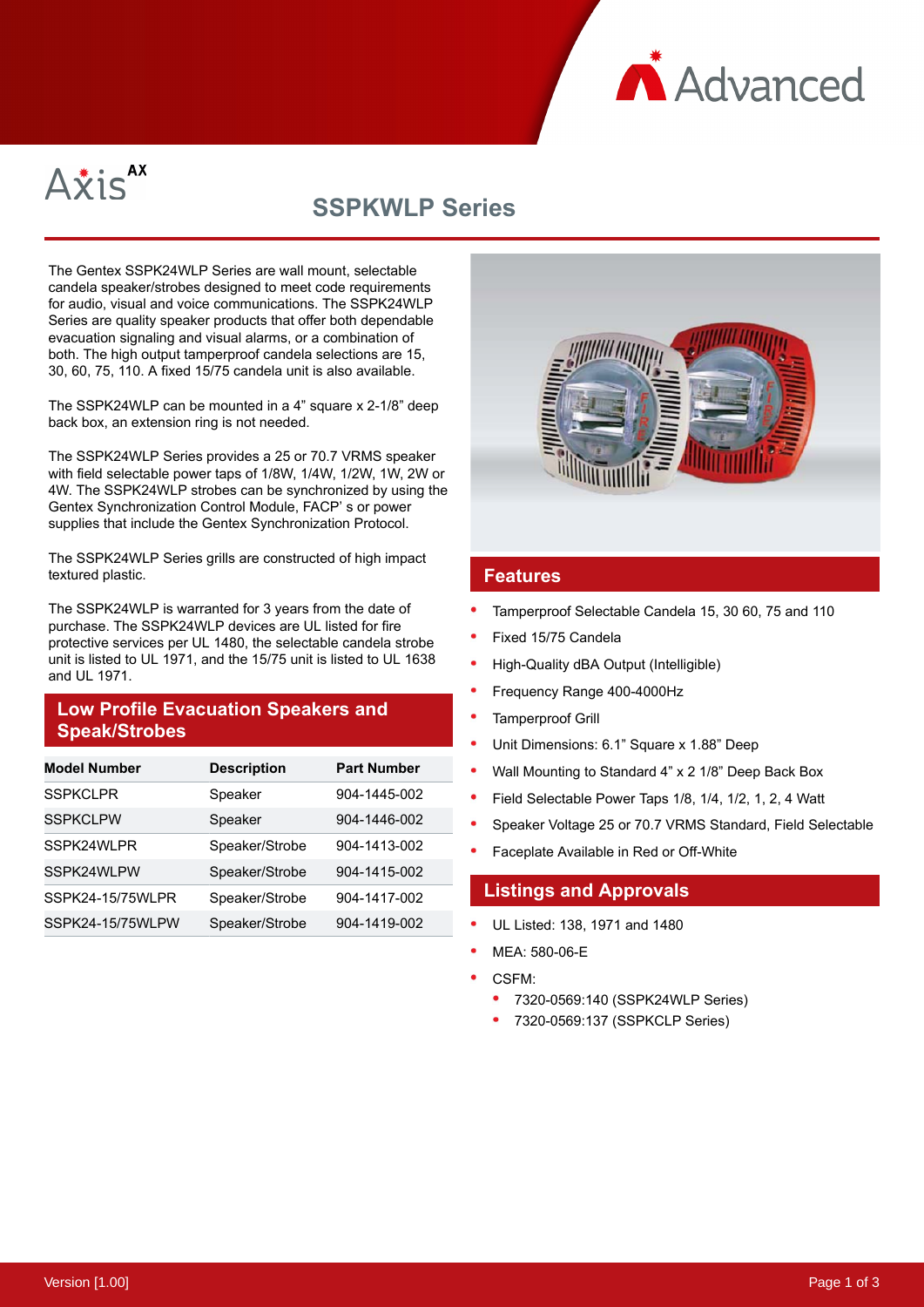| Speaker dBA @ 10 ft. |          |                   |  |  |  |  |
|----------------------|----------|-------------------|--|--|--|--|
| <b>Input Watts</b>   | 25 Volts | <b>70.7 Volts</b> |  |  |  |  |
| 1/8                  | 74.6 dBA | 73.7 dBA          |  |  |  |  |
| 1/4                  | 77.7 dBA | 76.7 dBA          |  |  |  |  |
| 1/2                  | 80.5 dBA | 79.6 dBA          |  |  |  |  |
| 1                    | 83.1 dBA | 82.5 dBA          |  |  |  |  |
| 2                    | 85.6 dBA | 85.4 dBA          |  |  |  |  |
|                      | 87.9 dBA | 87.9 dBA          |  |  |  |  |

Note: The SSPK24WLP Series is not listed for outdoor use. Operating temperature: 32°to 120°F (0° to 49° C). Gentex does not recommend using a coded or pulsing signaling circuit with any of our strobe products (see technical bulletin number 014). "R" = Red Faceplate, "W" = Off-White Faceplate, "P" = Plain (no lettering) Available with all models.

### **SSPK24WLP Wall Mount Strobe Current Ratings**

| Candela             | 15 <sub>cd</sub>  | <b>30cd</b>       | 60cd               | <b>75cd</b>        | <b>110cd</b> | 15/75             |
|---------------------|-------------------|-------------------|--------------------|--------------------|--------------|-------------------|
| <b>24 VDC</b>       | 55 <sub>m</sub> A | 63mA              | 88mA               | 112mA              | 136mA        | 63 <sub>m</sub> A |
| UL Max <sup>1</sup> | 78 <sub>m</sub> A | 96 <sub>m</sub> A | 137 <sub>m</sub> A | 180 <sub>m</sub> A | 224mA        | 96 <sub>m</sub> A |

1 RMS current ratings are per UL average RMS method. UL maximum current rating is the maximum RMS current within the listed voltage range (16-33VDC for 24VDC units) (8-17VDC for 12VDC units). For strobes, the UL max current is usually at the minimum listed voltage (16VDC for 24VDC units) (8VDC for 12VDC units). For audibles, the maximum current is usually at the maximum listed voltage. For unfiltered FWR ratings, see installation manual.

#### **SSPK24WLP Candela Selection**



Adjust brightness by turning dial with screwdriver. Candela selection is displayed on front of unit.

Note: Does not apply to fixed 15/75 candela unit

## **Wiring Diagram**



"MAX. WIRE DIST ANCE (IN FEET)=  $\frac{\text{PANEL VOL TAGE}}{\text{TO TAL CUBRENT}}$  DRAW

\*CAUTION: APPLIES ONLY TO REGULA TED SUPPLIES

NOTICE: POWER IS SUPPLIED TO DEVICES WHEN CONTROL PANEL IS LATCHED.

### **Power Tap Selection**



#### **SSPK24WLP Mounting Diagram**



Mounts to a standard 4" square x 2-1/8" back box or to Gentex GBLP surface back box.